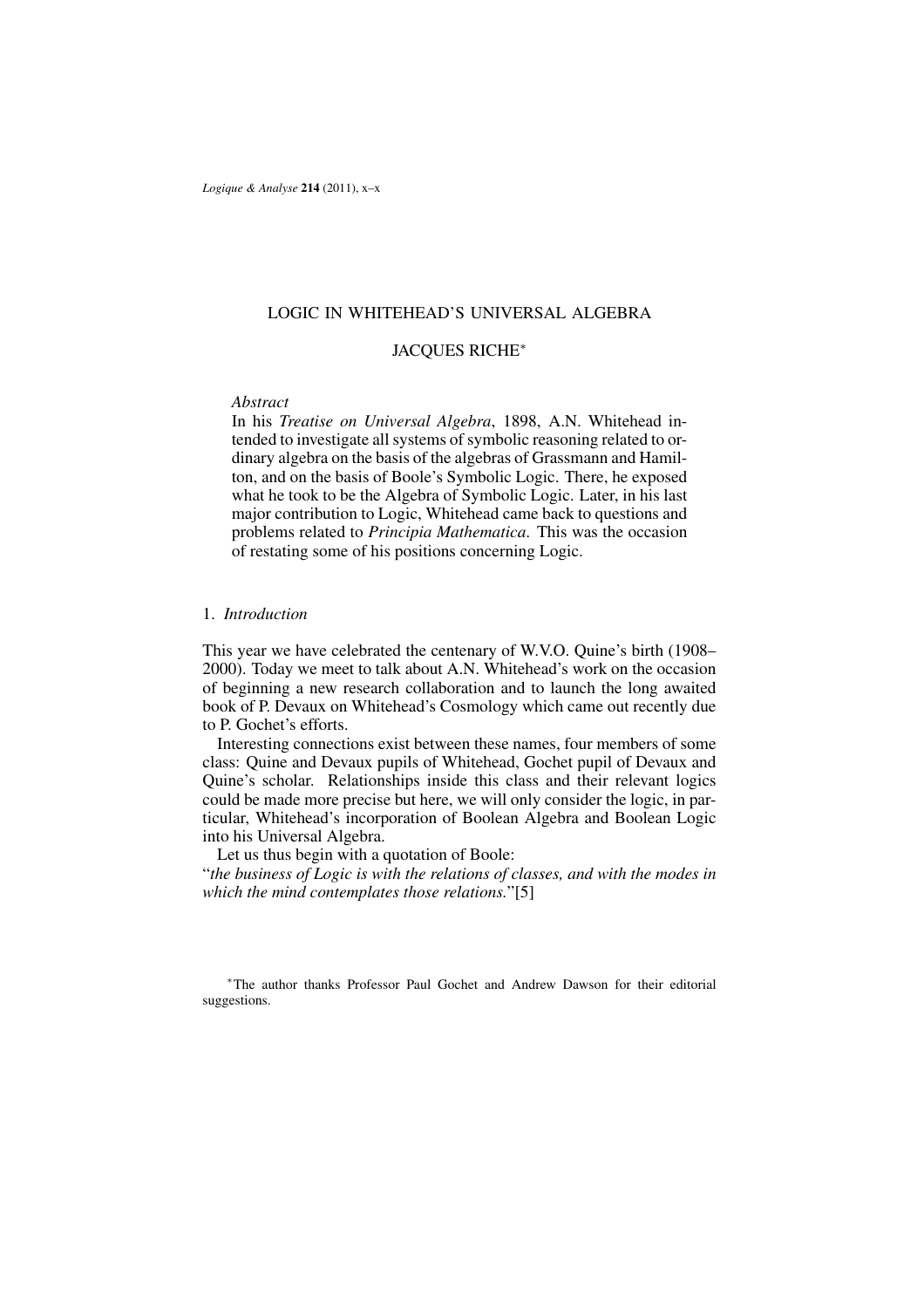# 2. *The business of logic: Propositions and Classes*

These 'relations of classes' were largely discussed early last century in the context of the theory of "aggregates" or sets, and in relation to classes and to numbers defined extensionally and intensionally by Frege and by Russell; for example, in the later's *Principles of Mathematics* and in Whitehead's and Russell's *Principia Mathematica*.[38]

To some extent, two perspectives were then opposing: that of mathematicians and that of philosophers. In *Principia*, this appears in the opposition of the calculus of propositions and the calculus of classes inherited from Boolean Algebra and Boolean Logic.

Much later, Whitehead, the mathematician, will come back to these questions in order to clarify his position and to answer a few critiques addressed to *Principia*. He thus defined a class as follows:

"*A class is a composite entity arising from the togetherness of many things in symmetrical connection with each other... A class is a class if its members are "together", it arises from that composition and any member is as good as any other with respect to membership.*" [39]

There are various ways of being together, that is, various ways of building classes, and this makes '*togetherness*' an ambiguous notion. The extensionalist Whitehead notes that the particular mode of '*togetherness*' is already an intension that infects the composite entity. Therefore, in mathematics or in logic, logical '*togetherness*' must be logically defined in order to obtain a purely extensional composite entity.

There are also various logical ways of defining classes. Here is how Whitehead builds his extensional classes: "Ec ! x" is selected as primary proposition about some object  $x$ . It is a true proposition whose subject is indicated by "x" and it reads as "that unique individual object x". Then, a mode of *togetherness* is selected; here, " $p \vee q$ ", *i.e.*, *p or q*, where " $\vee$ " puts propositions together. And since he analyzes complex propositions only in terms of constitutive subordinate propositions in that same mode of *togetherness*, "∨" is replaced by "∪" as symbol of '*togetherness*' if constitutive propositions like " $(p \cdot q)$ " i.e., *p and q* have to be accommodated.

This sort of restriction, Whitehead insists, shows that it is structure and not truth value that matters and that these structural relations apply to classes defined as special cases of propositions: assuming that the '*togetherness*' of two members of a class, "x" and "y", is defined in terms of '*togetherness*' of the propositions "Ec!x" and "Ec!y" and that it is expressed with the symbol "∪", then "Ec ! x ∪ Ec ! y" is the class with members "x" and " $y$ ". This is thus a sort of proposition whose structure alone and not the truth value matters. With a symbol "=" for equivalence of class membership and another symbol "≡" for truth value equivalence, a class is defined as a true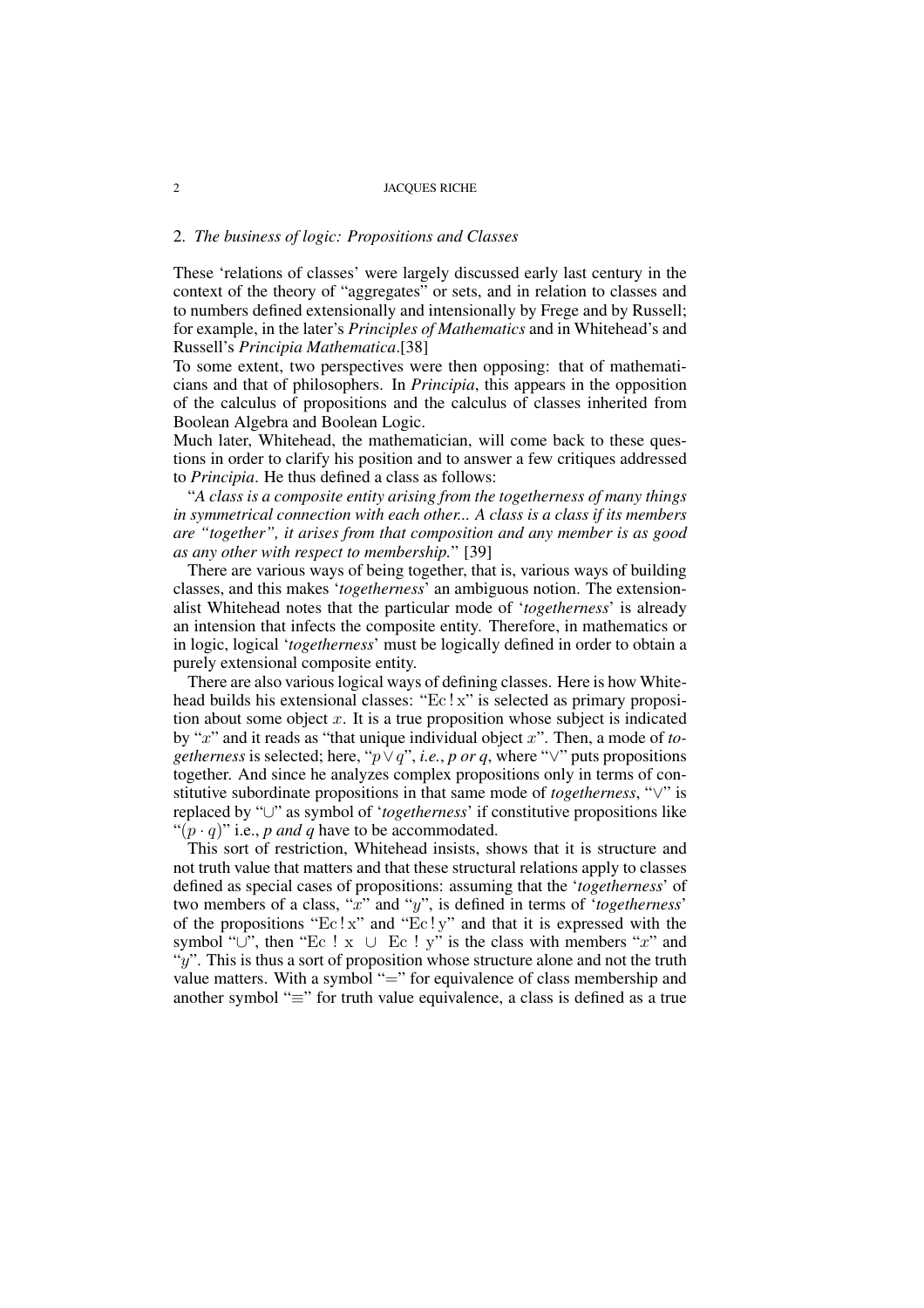proposition which can be reduced by equivalence transformations to a form like " $\operatorname{Ec}!x \cup \operatorname{Ec}!y \cup \operatorname{Ec}!z...$ "

Adding appropriate definitions and postulates in elaborating his theory of classes, Whitehead displays a system essentially equivalent to a Boolean formulation of the system of Symbolic Logic of *Principia Mathematica*. Continuing, he reconsiders several aspects of this work, clarifying and introducing various corrections with respect to the notions of numbers, relations, arithmetical operations and derived numbers. The larger logical and mathematical context is studied in much details in I. Grattan-Guinness [13].

## 3. *The Scope of Logic: the Mingling of Forms*

These considerations of Whitehead correspond to "*a conception of the scope of Logic which was obscured by the dominant Aristotelian theory. The concept was adumbrated by Plato, ...* [who] *points out the importance of a science of the mingling of forms. This doctrine of the study of logical structures and of structures of structures, has been introduced into contemporary Logic by Prof. H.M. Sheffer. Mathematics (as currently understood) and the doctrine of classes form one preliminary division of it. In an enlarged sense of the term the whole topic may be termed 'mathematics'.*" [39]

In *Principia Mathematica*, Logic amounts to the study of propositional forms whose arguments are propositions and to the investigation of the mingling of such forms. Each proposition which exemplifies these forms may have any of three characteristics that Whitehead calls *validation-values*: the propositional forms may be validating or invalidating, that is, *in virtue of their form*, any proposition that illustrates these forms is True or False. Or the propositional forms can be neutral, that is, the propositions that exemplify them can be True or False depending on their content. For example, any formula of propositional logic like " $a \cdot b \supset a$ " is validating; " $a \cdot \sim a$ " is not, and " $a \cdot b$ " is neutral. The propositions of Algebra have the same propositional form, of course. For example, the algebraic theory of Equations is thus the theory of neutral propositional algebraic forms.

Whitehead makes the essential remark that in the first edition of *Principia Mathematica*, this interpretation of what he calls 'real variables' had not occurred to the authors while, in the second edition, the use of universal quantifiers prevented them from using 'validation-values'.

A consequence was that the notion of logical inference had lost its justification. Indeed, " $(\forall a)(\forall b)(a \cdot b) \supset b"$  is equivalent to " $(\forall x)$ , x is three months from Christmas  $\supset x$  is September 25", a proposition that happens to be True but not in virtue of its form.

Since logical analysis consists in the decomposition of propositions into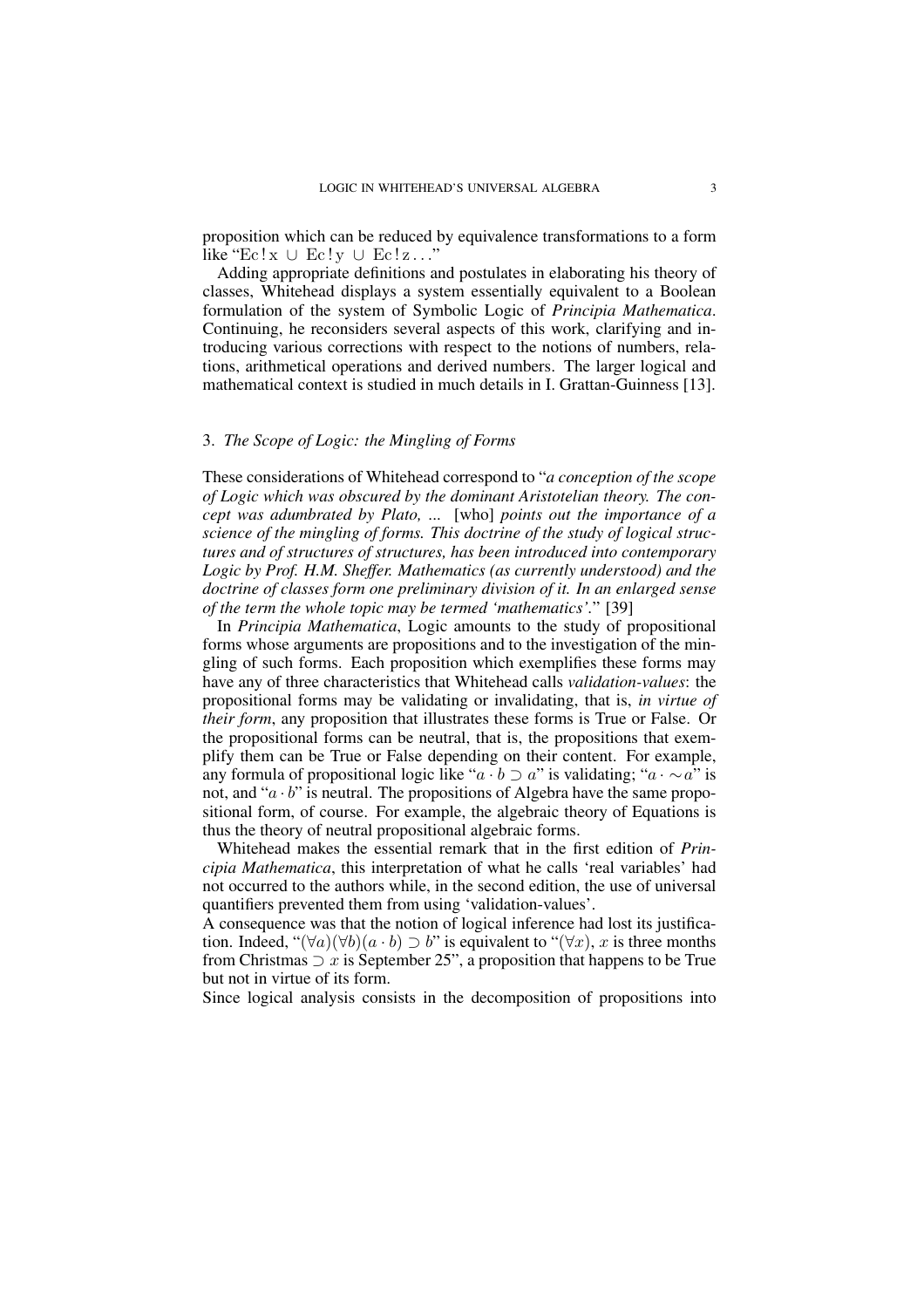elementary constitutive propositional forms whose validation-value is neutral, the 'general question' of implication is that of knowing whether some validation-values of some of these subordinate propositional forms determine the validation-values of the remainder. It is thus a question of relationship between propositional forms. And the classical syllogism constitutes one example of this type of implication relationship.

Obviously, *Principia* had not solved all difficulties, in particular that of providing arithmetics with a purely logical basis. Whitehead's goal in this article was thus to give such a basis to a notion of class that would be used in defining the mathematical notions. Indeed, the business of logic, here as in his *Universal Algebra* [33] is "*the general study of structures which are definable by the use of the apparatus of notions which lie within its scope... And there, the notion of truth-value remains in the background.*"

In relation to these difficulties, Whitehead mentions that his former Ph.D. student W.V.O. Quine had proposed another approach to the study of structure that would appear as his [28]. As he writes in the foreword, this book is "*A landmark in the history of the subject*". It originated in a research program which started with Carnap's *Logical Syntax of Language*. It will later give rise in 1937 to the *New Foundation*, Quine's revision of the type theory of *Principia Mathematica* and his most important contribution to set theory.

### 4. *Logic and Universal Algebra in Harvard*

In a historical overview of the mathematics at Harvard, Garrett Birkhoff [3] describes in details the intellectual context in which Whitehead wrote the clarifying remarks exposed in the preceding paragraphs. Today's field of "*Universal Algebra*" originates in the Birkhoff's work [2] who borrowed the name from the title of A.N. Whitehead's *Treatise*. If Birkhoff presented his work on lattices under that name, it is because the title of Whitehead seemed appropriate to him. Indeed, it was concerned with the logic of the symbolic method, and symbol manipulation is the essence of Algebra.

Before that, in Harvard, C.S. Peirce had based Boolean Algebra on the concept of partial order. This had influenced E. Schröder's work in logic which, in turn, influenced Dedekind and his notion of lattice that Birkhoff rediscovered in the early thirties.

Peirce's interests in logic also influenced E.V. Huntington who had studied in Germany and who worked on systems of postulates for various mathematical structures, including Boolean Algebra. His early work clearly anticipated the modern notions of relational structure and algebraic structure. Other aspects of the history of Universal Algebra can be found in [29].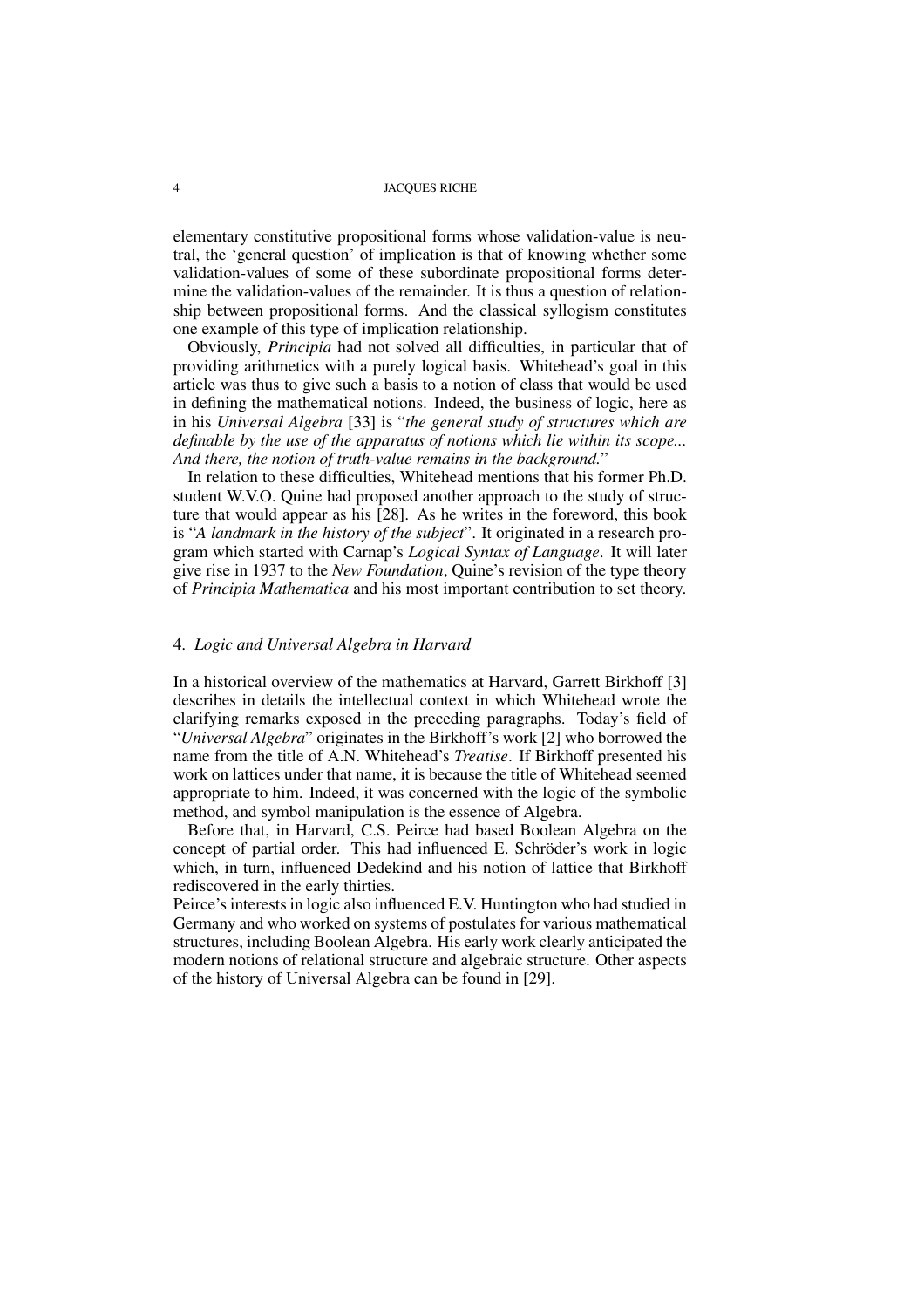# 4.1. *Axioms and postulates*

The Euclidean axiomatic method often presented as a model of formal rigor had already been introduced into Logic at the end of the  $17<sup>th</sup>$  century. Although the axioms of Elementary Geometry subjected to scrutiny would eventually give rise to non-Euclidean Geometries and shake the foundations of Geometry, Hilbert's investigations will consider the axiomatic method as a way out of the foundational crisis in Mathematics.

Before him, Peano [23] already relied on this method to provide a first axiomatization of arithmetics. In his work, the influence of H. Grassmann as well as that of Dedekind who followed Frege to reduce arithmetics to logic were not negligible.

C.S. Peirce was also influential through his various articles on the algebra of Logic [24], [26], [27], in which he develops algebraically the deductive apparatus of Logic. He sees the main problem of Logic as that of producing a method for the discovery of methods in Mathematics. "*The algebra of logic should be self-developed, and arithmetic should spring out of logic instead of reverting to it.*". In his [25], he thus sketches his arithmetics founded on the natural order of the integers and the operations '+' and ' $-$ ', with the aim of showing that elementary arithmetic propositions are "*strictly syllogistic consequences from a few primary propositions*".

Around the turn of the century, the axiomatic method was imported and defended in American mathematics by E.H. Moore [22] under the name "*postulational method*". Moore had studied under Weierstrass in Berlin and his method originates in the works of Peano and Hilbert on the foundation of Geometry. Moore emphasized the notion of process in mathematics and considered his work as an application of Boole's conceptions as well as an application of logical analysis based on Peano's formalism and on the theory of classes of Cantor to the theory of continuous functions.

At the time of Moore's writings, various sets of independent properties or postulates for various mathematical theories had already been found. Moore demanded not only to provide their existential theories, that is, an interpretation of their postulates, but, also, to determine sets of completely independent fundamental properties or postulates of these theories.

Although Moore's method did not attract much interest from mathematicians and was mainly developed in his "Chicago School of Mathematics", it influenced several of his pupils who would be influential also later on.

Indeed, in the 1930s, E.V. Huntington who had been one of the main proponents of the method since the turn of the century inspired the new generation of algebraists -the generation of Garrett Birkhoff,- to take a renewed interest in the postulational method [16]. Huntington had tried to encourage "*further work in the direction of a definitive set of postulates for the theory of deduction*", a problem that he found mathematically as justified as that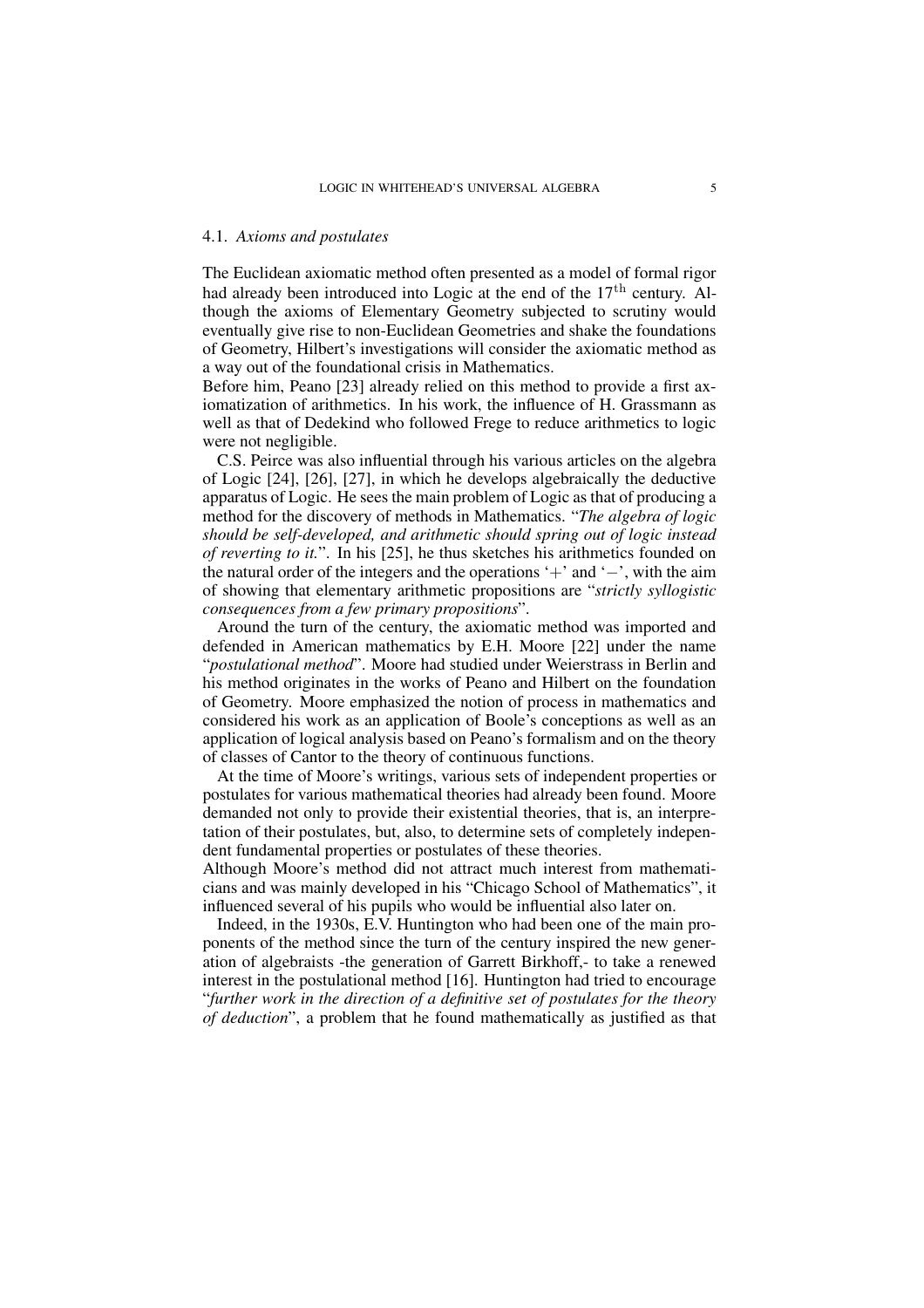of finding postulates for Boolean algebra. In [15], he observed that more than 30 systems of postulates had been proposed for Boolean algebra. Then, for comparison with that of *Principia Mathematica*, he put forward a new system of postulates that fulfills Moore's requirements.

It must be noted that Huntington's postulates for the algebra of Logic [14] were also called the "*Whitehead-Huntington*" postulates since A.N. Whitehead was probably the first to exhibit these postulates. Moreover, this set of ten axioms has been seen in [12] as "*perhaps, the most "natural" and most elegant set of postulates for the Boole-Schröder algebra of logic.*"

In [18], Huntington will advertise again the method of postulates, a method that the historian of mathematics E. T. Bell sees as "*the clearest and most rigorous approach to any mathematical discipline.*"

In order to support his claims in favor of the axiomatic method in Logic and in Mathematics, Huntington starts with the comparison of two concrete and intuitive systems, one geometrical, the other propositional, and he shows how to build an abstract system which encompasses the main features of both. This abstract system happens to be a Boolean algebra, an algebra originally devised to investigate problems in the logic of classes and propositions.

## 4.2. *The algebra and the logic*

Let thus  $A, B, C, \ldots$  be *regions* in a square; let  $A'$  be the region outside region A and call it its complement. Let  $\overline{AB}$  be the region common to A and to B. Then, looking at the initial square, it is easy to see that

- 1: If  $A$  and  $B$  are regions,  $AB$  is a region.
- 2: If A is a region,  $A'$  is a region.
- 3:  $AB = BA$
- 4:  $(AB)C = A(BC)$
- 5:  $(A'B)'(A'B')' = A$
- 6: If Z is the *null* region,  $ZA = Z$
- 7: If U is the *whole* square,  $AU = A$
- 8: If  $AB = A$  then A is in B and inversely.
- 9: etc...

Now, let P, Q, R, . . . be *propositions* or *statements* assumed to be true. Let  $PQ$  be the joint proposition " $P$  and  $Q$ " asserting that  $P$  and  $Q$  are true and Let  $P'$  be the contradictory of proposition  $P$ , asserting that  $P$  is false. Then, as in the preceding geometrical case, one can see that

- 1: If  $P$  and  $Q$  are propositions,  $PQ$  is a proposition.
- 2: If P is a proposition,  $P'$  is a proposition.
- 3:  $PQ = QP$
- 4:  $(PQ)R = P(QR)$
- 5:  $(P'Q)'(P'Q')' = P$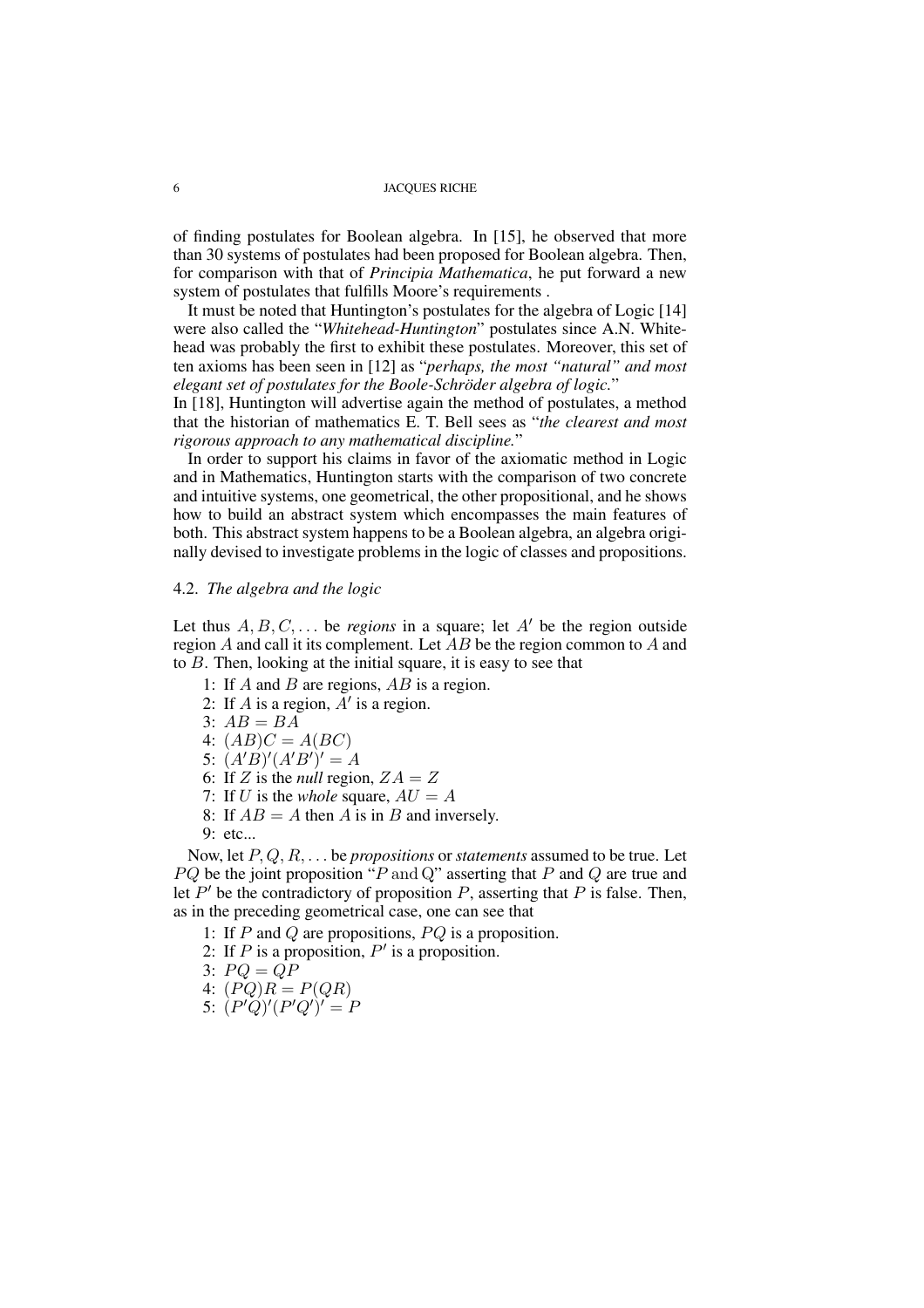- 6: If Z is the contradiction  $PP'$ ,  $ZP = Z$
- 7: If U is any necessarily true proposition,  $PU = P$
- 8: If  $PQ = P$  then P implies Q and inversely.
- 9: etc...

From these intuitive symbolic representations of concrete situations, an abstract (algebraic and logical) system is easily constructed. First, replace the notion of region by that of class  $(K)$ ; then, give some relation that tells when members of the class represented by some symbols  $(a, b, c, \ldots)$  are equivalent or not; next, give some operations  $(+, \cdot, ...)$  on those symbols that allow to associate them in certain ways. The conditions imposed on the symbols are now the postulates or the axioms. And these have to respect some conditions of consistency and independence. (Here, rather than the symbol  $\cdot$ , we use concatenation.)

The following set of postulates, the *Whitehead-Huntington postulates*[12], [14], [33] is then easy to understand:

- 0: There is an *a* and there is a *b* in K s.t.  $a \neq b$
- 1a:  $a + b$  is in K if a, b are in K
- 1b: *ab* is in  $K$  if  $a, b$  are in  $K$
- 2a: For all a in K, there is a Z such that  $a + Z = a$
- 2b: For all a in K, there is a U such that  $aU = a$
- 3a:  $a + b = b + a$  whenever a, b,  $a + b$  and  $b + a$  are in K
- 3b:  $ab = ba$  whenever a, b, ab and ba are in K
- 4a:  $a + bc = (a + b)(a + c)$  whenever a, b, c, bc,  $a + b$ ,  $a + c$ , etc. are in K
- 4b:  $a(b + c) = ab + ac$  whenever a, b, c, b + c, ab, ac, etc. are in K
- 5: If U and Z exist and are unique, there are a, a' s.t.  $a + a' = U$  and  $aa' = Z$

In his *Treatise*, Whitehead gave an essentially similar set of postulates for the algebra of Logic. First, he gave a set that adds to the preceding set the following postulates (the numbering continues that of the intuitive postulates):

8a:  $a + a = a$  (idempotence) 8b:  $aa = a$  (idem) 10a:  $a + (ab) = a$  (absorption) 13a:  $(a + b) + c = a + (b + c)$  (associativity of addition) 13b:  $(ab)c = a(bc)$  (associativity of multiplication)

Next, Whitehead proposed a second set of axioms that contains, in addition to axioms [2ab], [3ab], [4ab], [10a] and [13ab], the following:

9a:  $a + U = U$ 9b:  $aZ = Z$ 10b:  $a(a + b) = a$ 11: if  $a' \in Z$ ,  $a + a' = U$  and  $aa' = Z$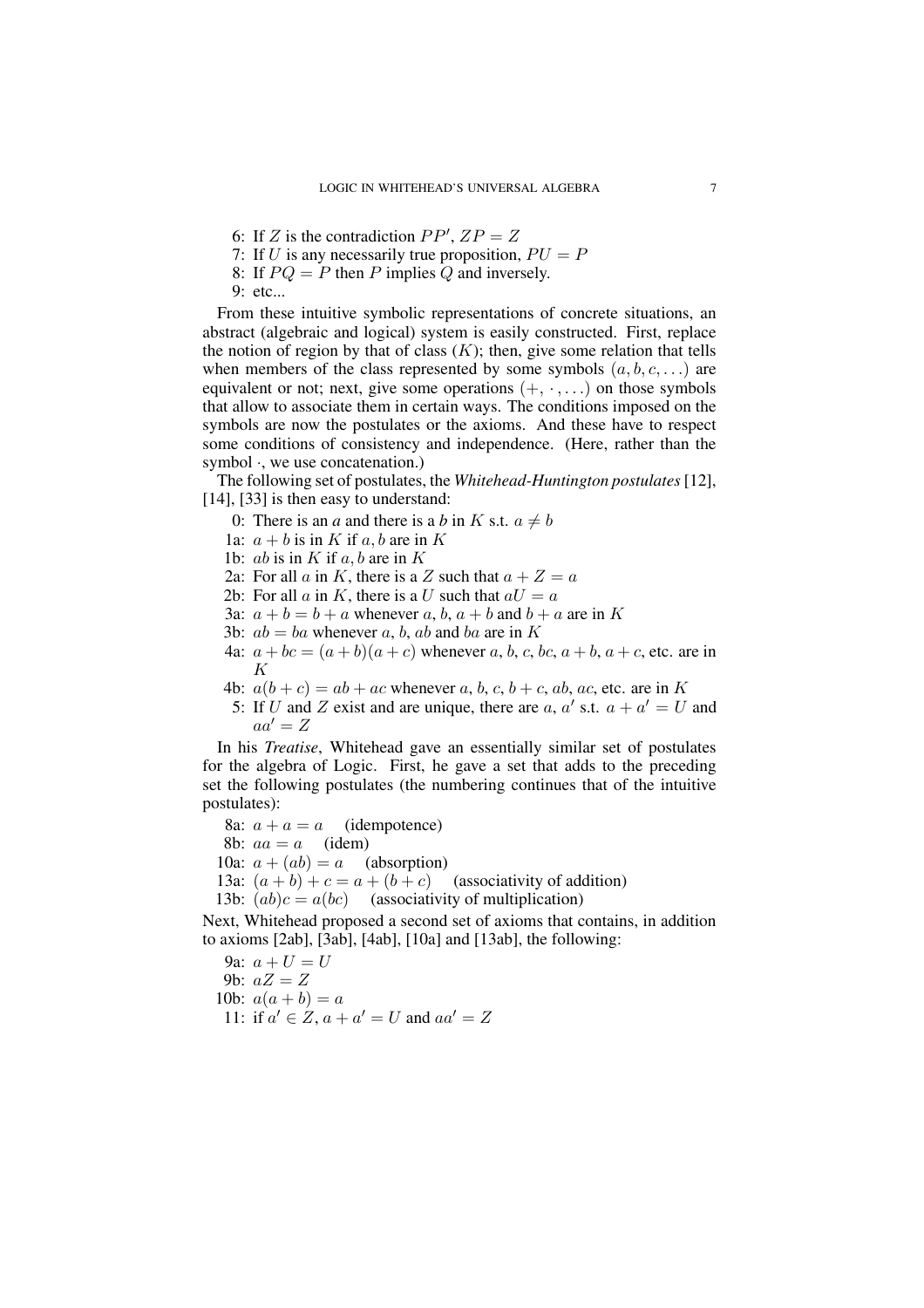$Z$  and  $U$  stand for 'null' and 'universe' which can also be represented by Peano's  $\bigwedge$  and  $\bigvee$  or by Boole 0 and 1. Whitehead used 0 and i.

### 4.3. *Leftover Problems*

Various attempts at formalizing the postulates of Boolean Algebra as well as those of Logic were made afterwards by B. A. Bernstein, P. Henle and others. Sheffer introduced an operation of 'rejection', the Sheffer stroke. The goal was to obtain satisfactory sets of postulates for Logic that also respect the conditions of independence and consistency.

For example, although Whitehead and Huntington had given their axiomatic or postulational foundation to the logic of classes, none had been given to Boole's logic of propositions seen as theories of primary or concrete propositions (like "snow is white") and secondary or abstract propositions (like "it is true that snow is white"). Indeed, B. A. Bernstein [1] noted that Boole was wrong already in stating that the formal laws of his primary propositions are identical to those of the secondary propositions. Later on, Schröder made another mistake. He thought that it sufficed to add to any set of postulates for the logic of classes a postulate saying that the logic consists of two elements to provide a set of independent postulates for the logic of propositions. Even *Principia Mathematica* was defective with respect to the independence of the set of primitives of its theory of deduction. As we know today, failure to distinguish the object language and the metalanguage can explain these problems.

In the early thirties, the redicovery of Peirce's work by the new generation of American algebraists also raised their interest in foundational issues related to Logic. One may speculate that the presence of Whitehead, then a faculty member at Harvard, encouraged this interest. For example, Huntington [17] will again make use of the method of postulates to show the equivalence of the Hilbert-Bernays system with that of the *Principia* and, during this time, numerous results in Universal Algebra were coming out, all in a perspective that was definitely structural.

Interestingly, in Princeton, A. Church [9] had proposed a set of postulates which, he believed, provided a system of Logic that did not rely on type theory to avoid the paradoxes but, rather, on a restriction of the excluded middle. This system being inconsistent, he proposed a second one, still believing that there might be ways of proving consistency. Indeed, although Gödel had proved the impossibility of a proof of consistency for the system of *Principia*, Church believed that Gödel was using a relation of implication in a way that was not permissible in his system and that a consistency proof could still be found.

Later on, with Turing's results and a better understanding of the nature of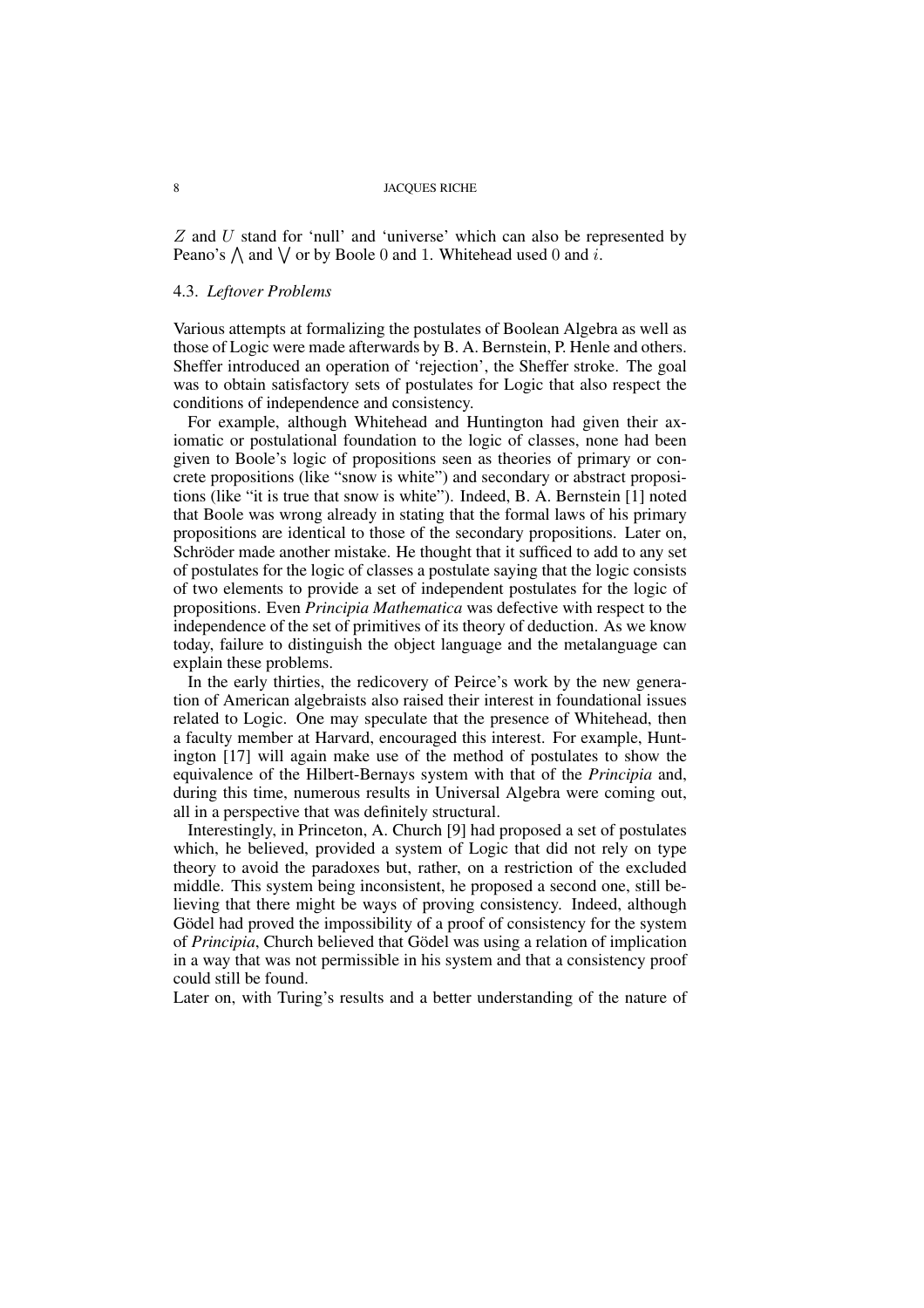a formal system, the situation would clarify. Nevertheless, independence, consistency of axioms systems and ways to obtain them remained an issue.

## 5. *Logic, Algebra and Universal Algebra in Cambridge*

Whitehead's *Treatise of Universal Algebra* [33] has played a more important role than generally thought. Before embarking with Russell on the joint enterprise of *Principia Mathematica*, the reference for Logic of the next century, the *Treatise* can be seen as a last 19th century attempt at the edification of the "mathesis universalis". And it certainly has its place in the history of Logic and Algebra. Huntington [18], quoting Whitehead, leaves the verdict to a far future:

"*When in a distant future the subject has expanded, so as to examine patterns depending on connections other than those of space, number, and quantity -when this expresssion has occurred, I suggest that Symbolic Logic... will become the foundation of aesthetics.*"

### 5.1. *The Forefathers*

Universal algebra originates first in W. R. Hamilton's investigations of  $\sqrt{-1}$ and in the consequences drawn from there, the hypercomplex numbers.[29] Next, it developed in the algebraic investigation of these numbers by J.J. Sylvester ("*mind most exuberant in original ideas of pure mathematics*", as C.S. Peirce wrote) on the basis of Cayley's matrices, and, finally, in Whitehead' s adaptation of Grassmann's Algebra in his *Treatise*.

 $\sqrt{-1}$  also motivated the development of ordinary Algebra in the works of Peacock, Gregory, De Morgan and Boole. Algebra, that had been considered as "universal arithmetic" since Newton's time, was transforming into Symbolical Algebra. For example, with A. De Morgan, Algebra is the science of uninterpreted symbols and their laws of combination by the mechanical processes of a calculus.[11]

Shortly after Hamilton's *Quaternions* and Grassmann's *Ausdehnungslehre*, both published in 1844, appeared G. Boole's *Mathematical Analysis of Symbolic Logic*.[4]

Boole is mainly known for his *Investigation of the Laws of Thought on which are Founded the Mathematical Theories of Logic and Probabilities*.[6] Published the year that saw the publication of De Morgan's *Formal Logic; or, the Calculus of Inference, Necessary and Probable* [11], Boole's earlier book, *Mathematical Analysis of Logic* [4] is no less important. This book will later give rise to Boolean algebra and it can be considered as the beginning of modern Algebra as well as of algebraic and mathematical Logic.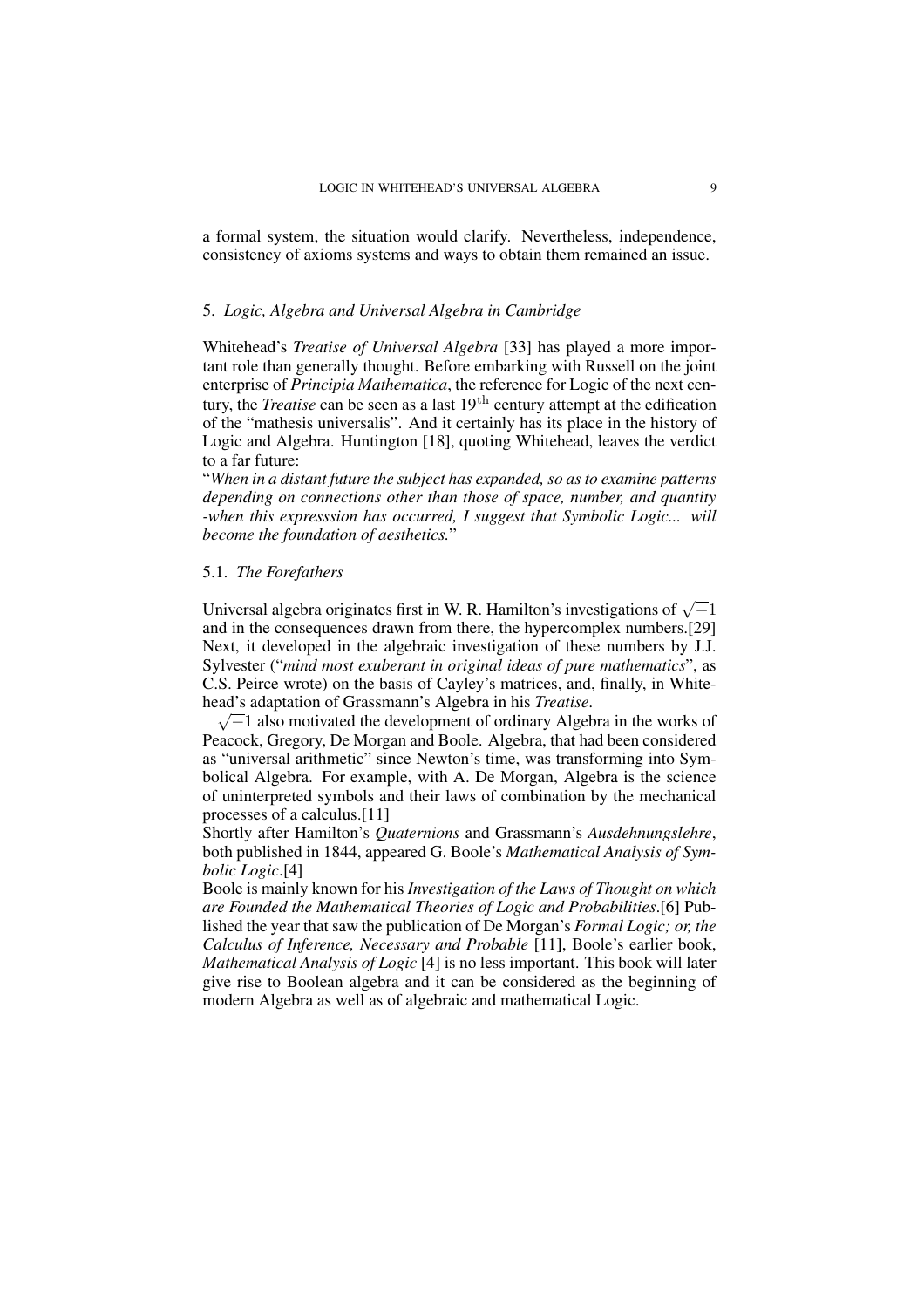From this point on, Logic will be conceived of as a calculus whose object, the processes of thought, is submitted to mathematical operations on logical symbols. It is the difficult issue defended by Boole of the laws of Logic being the laws of Thought that attracted the attention and prompted a large debate.

The aim of Boole in [4], [6], [7], was to use the symbolical method to investigate, in the logical calculus, the operations and laws of the mind by which reasoning is performed. This investigation would not only elucidate what Thought is, the Laws of Thought corresponding to the laws of operating with logical symbols, but it would also give a foundation to Logic. If there is a calculus of Logic or if Logic is developed under the form of a calculus, it is because there exists a formal analogy between the processes of Logic and the operations of Mathematics. Moreover, the processes of symbolical reasoning are independent of their interpretation and of the symbolic representation and use of symbols belong to the relations of Thought and Language.

In applying the symbolical method to Mathematics and in discussing its value, Boole [7] notes that it is important to consider this method as a manifestation of the connexion of language with thought. Indeed, in this method, the operations are separated from their objects by a mental abstraction and "*are expressed by symbols in whose laws the laws of the operations themselves are represented.*"

For example, the symbolic method of performing the operations to solve differential equations reveals a formal analogy, or a similitude of relations, between the differential equations and the algebraic expressions subjected to various laws that determine their permitted forms.

The laws of symbols are determined by the corresponding operations performed in thought. Although the formal rules of two systems of symbols may agree, their interpretation may differ, or only one of them may represent real operations of thought. Nevertheless, Boole maintains that the processes of symbolical reasoning are independent of the conditions of their interpretation. And, according to him, this shows that the principle of symbolic representation and use of symbols, whether a priori or acquired by experience, is not a mathematical principle but belongs to the general relations of Thought and Language.

## 5.2. *A.N. Whitehead's Universal Algebra*

In the Preface of his *Treatise*, Whitehead writes that it is "*a thorough investigation of the various systems of Symbolic Reasoning allied to ordinary Algebra*". Examples of such systems are Hamilton's Quaternions Theory, Grassmann's Calculus of Extension and Boole's Symbolic Logic, systems that he intends to study and to compare.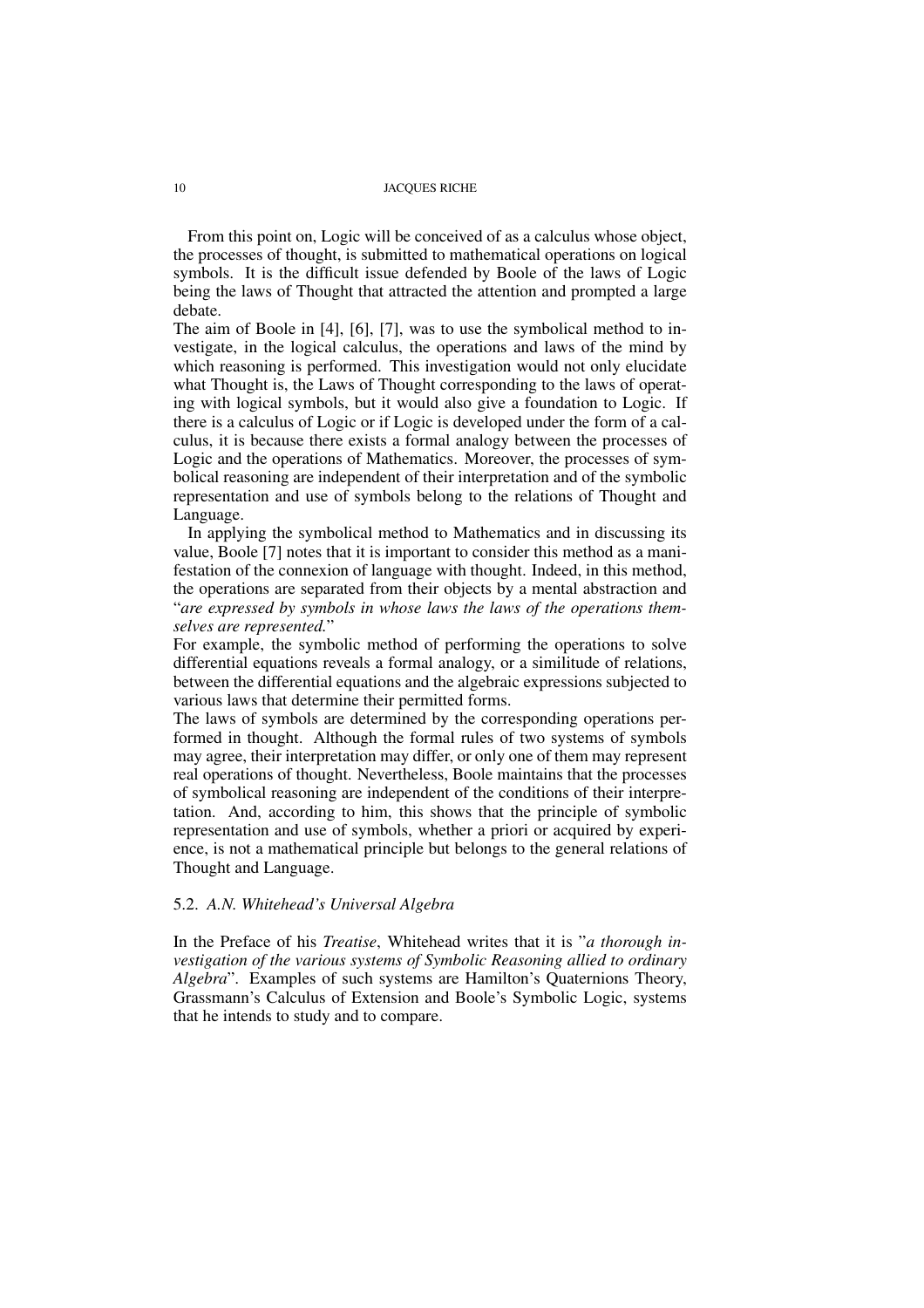These systems are interesting not only in their own sake and in their particular applications but also because they throw light "*on the general theory of symbolic reasoning, and on algebraic symbolism in particular.*"

In his words, Whitehead's goal was to expose a *generalized conception of space* whose properties and operations would lead to a uniform method of interpretation of the various algebras. These would appear at the same time as symbolic systems and analysis tool of the possibility of thought and reasoning with respect to the idea of abstract space. Symbolic logic that logicians considered as a branch of Mathematics, and conversely, is actually a branch as serious as any other because, according to him, and following Benjamin Peirce, "*mathematics concerns the development of any type of necessary formal reasoning*".

"*Generalized Algebra*" was the title originally chosen for the book but, given the extent of the domain covered, Whitehead rather borrowed the more appropriate title *Universal Algebra* from J.J. Sylvester.

Two volumes had been planned but only the first, containing the Algebra of Symbolic Logic and Grassmann's theory was published. The second volume was to be incorporated in Volume IV of the *Principia Mathematica* which never appeared [21]. It should have contained Hamilton's theory of Quaternions and Peirce's Linear Associative Algebra that Whitehead considered as the foundation of Universal Algebra.

Indeed, Whitehead saw in the discovery of complex numbers the opening of a new era in Mathematics not only with the development of new algebras, but also with the creation of a new science that has relations with most phenomenal or intellectual events. Accordingly, he defined the algebra of his time as a "*set of propositions related to each other by deductive reasoning, based on conventional definitions that generalize fundamental conceptions."*

What are these definitions? From a set of objects in various consistent and defined relations, the imagination abstracts conventional definitions which must keep some affinities with existing things in order to serve as basis on which to found mathematics. Ideally, mathematics should construct a calculus that facilitates reasoning with respect to each domain of thought or external experience. The language of mathematics uses substitutive signs that are manipulated by rules whose application is such that, when the signs are interpreted in terms of what they represent, a proposition true of the things that are represented results. This constitutes a calculus. Its signs are symbols and in its use, the calculus is interpreted.

In this calculus, the propositions used in the deductions have the form of equivalence assertions. Two things are equivalents when they can be used indifferently; thus, equivalence implies non identity. Indeed,  $2 + 3 = 3 + 2$ , but  $2 + 3$  is not equivalent to  $3 + 2$  because the order of the symbols refers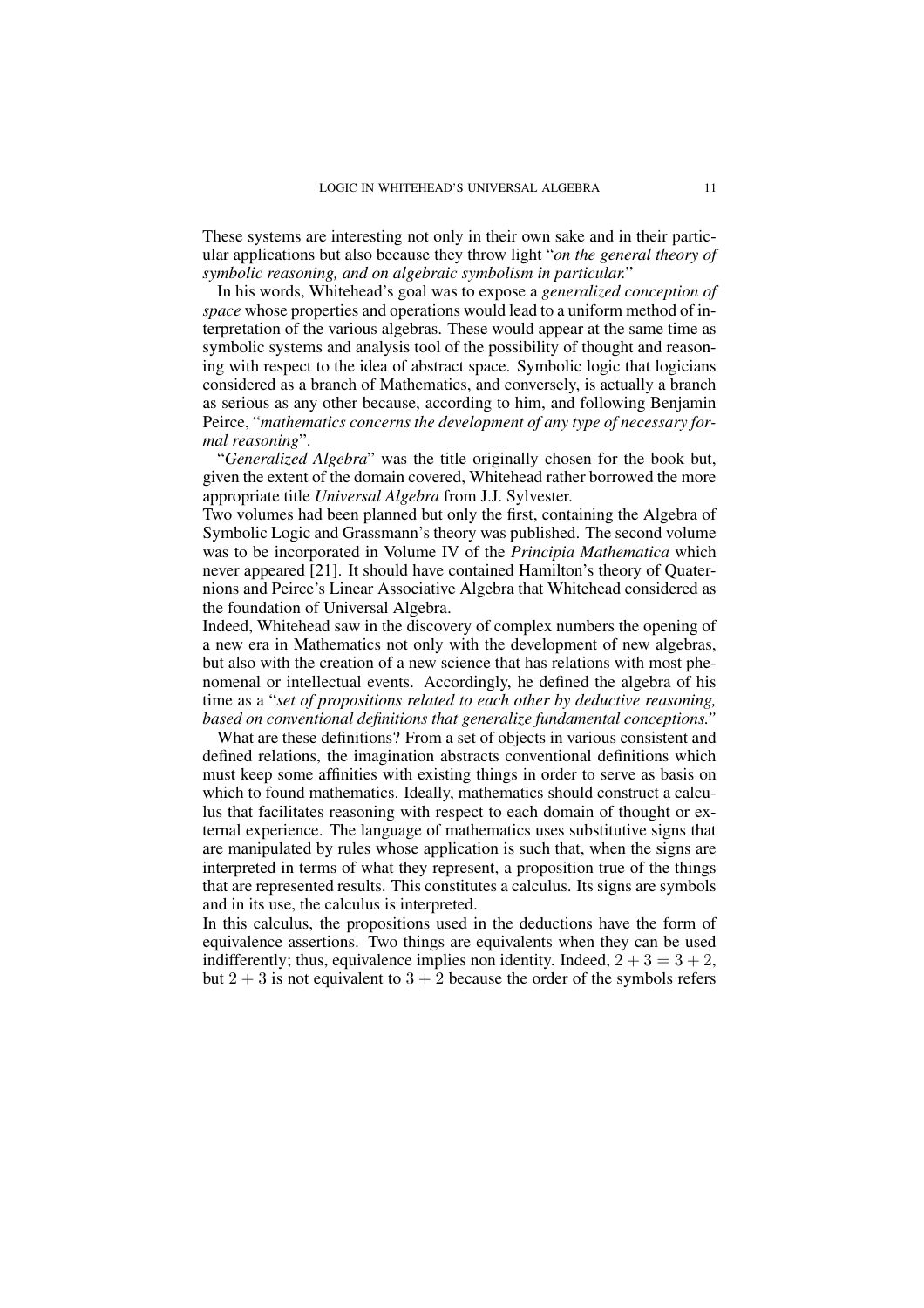to different processes of thought. And it is the process of derivation that allows of judging the equivalence because it is the domain of application of a calculus and the witness of the operations of the mind [33].

## 5.3. *The Algebra of Symbolic logic*

"*Universal Algebra*" is the name of the calculus that symbolizes the general operations of addition and multiplication. This is Whitehead's quick characterization.

Defining these operations with their usual properties of commutativity, associativity, distributivity, and, defining the domains of objects to which they apply, allows to distinguish the various algebras depending on two kinds of additions: the numerical and the non-numerical addition. The first kind of algebra, the numerical algebra, is characterized by the equation  $a + a = 2a$ . In the second kind, the non-numerical algebra,  $a + a = a$ , or its counterpart,  $aa = a$ , holds given the duality of addition and multiplication.

The algebras of numerical type deal with multiplicities of position, i.e. regions, and their geometrical interpretation. Various numerical algebras are distinguished by their laws of multiplication. They are also divided into species of order  $n$ : if their elements can constitute a class such that any two of its members can be added or multiplied, every element of the algebra is a product of members of the class and anything is a product of  $n$  members of the class if it belongs to it.

Symbolic Logic is submitted to Algebra because it is an algebra of extension, that of concepts and propositions conceived as multiplicities. This algebra of Logic is the only non-numerical algebra. It is a *linear algebra*, i.e., an algebra of first species whose characteristic properties are those of a Boolean Algebra whose operations, addition and multiplication, by now familiar, are submitted to commutativity, associativity, distributivity of multiplication over addition, idempotence and absorption ( $aa = a$  and  $a + ab = a$ ); there is a special element symbolized by  $'$ , the complement of  $a$ , that is, the  $b$  such that  $a + b = i$  and  $ab = 0$ ; and there are laws respecting the empty domain or null class, and the universe:  $a + 0 = a$  and  $ai = a$  and, by extension,  $a + a' = i$  and  $0a' = 0$ .

Moreover, Schröder's and Peirce's dualities of the operations  $+$  and  $\cdot$  and of the null and universal classes are respected, as well as Boole's translation of any algebraic function into polynomials and normal forming of logical equations.

Note that Whitehead considers the other duality of the operators, that corresponding to division and substraction which is sometimes useful. As expected, associativity is a problem for substraction and that keeps these operators out of considerations in this algebra.

Finally, the Algebra of Logic is essentially Boolean Algebra. As Whitehead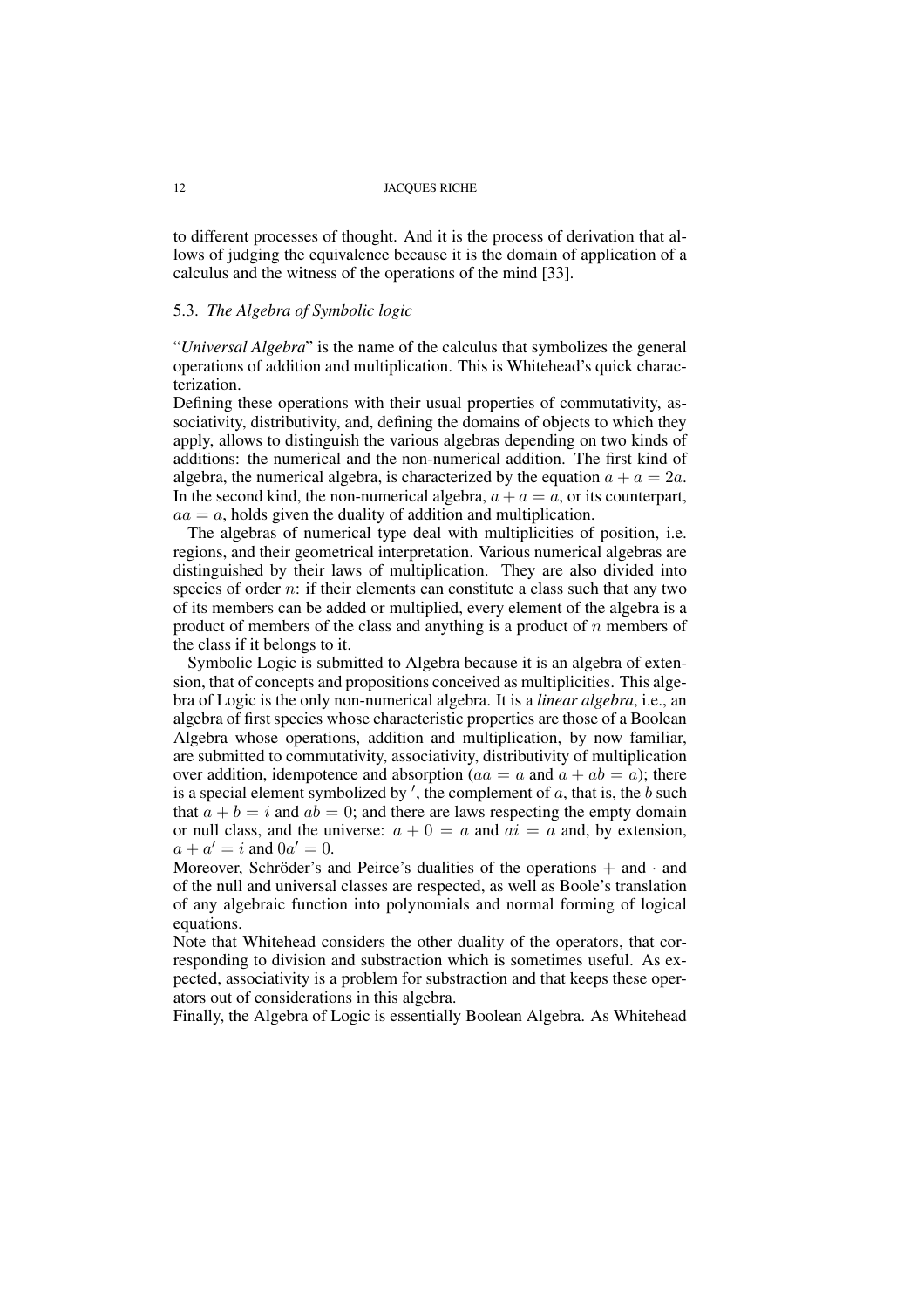writes, it is the "*algebra in all essential particulars ... invented and perfected by Boole*" in his "*Laws of Thought*".

In the intuitive systems of postulates seen earlier, the elementary and complex propositions were interpreted in terms of regions and relations between these regions. The symbolic treatment of these relations has analogies to the theory of inequalities of ordinary algebra. And they also have properties of algebraic equations. Two symbols are thus required to express these relations: one for incidence,  $\neq$ , and one for inclusion,  $\neq$ . Both relations are called subsumptions and are defined in terms of equality: if  $a \neq b$  then  $a = ab$ . (See the table in the next subsection). It is on the relation of incidence that C.S. Peirce founds his Logic of relatives.

The analogy between logical and algebric equations requires a theory of construction of symbolic equations from symbolic terms. Whitehead thus develops the method of general solution of algebraic equations in two chapters. The first is concerned with the developments of the methods required to solve equations of the algebraic logic in one and several unknowns. One may note here the existence of fields of equations, i.e. domains of value for the evaluation of variables or unknown of the equations. That means that most of the current apparatus of logic in use today is there already.

In the next chapter, existential expressions are introduced. These are expressions containing symbols j or  $\omega$  that assert the existence or that limit the extension of the regions, that is, symbols such that x.j represents "x *exists*" (i.e., is not 0) and  $\overline{x} + \omega$  represents "x is not all of i". Then, the symbol  $\equiv$ is used in place of  $=$  to mean that the regions on either sides not only are the same but, also, the existential information of the right-hand side can be deduced from the left-hand side.

This existential notation can be extended further with the help of umbral or shadow letters, i.e. Greek characters attached to their corresponding Roman characters, called regional letters, and indicating where the adjoined symbols of the algebra are assumed to exist. For example,  $x\alpha$  means that "regions x" and a overlap", i.e.,  $x\alpha$  implies  $xa.$  j but it only denotes the region x.

### 5.4. *Application of the Algebra to Logic*

Whitehead concludes this Algebra of Symbolic Logic with two chapters of application of the algebra to Formal Logic seen as "*the Art of Deductive Reasoning.*"

In the first chapter, the algebraic calculus is applied to the theory of syllogism of Classical Logic. This seems quite appropriate as example of implication relationship mentionned earlier. Moreover, if we believe Leibniz in his "New Essays" [20], "*I consider the invention of the form of syllogisms one of the most beautiful, and also one of the most important, made by the human mind. It is a species of universal mathematics ... you must know that*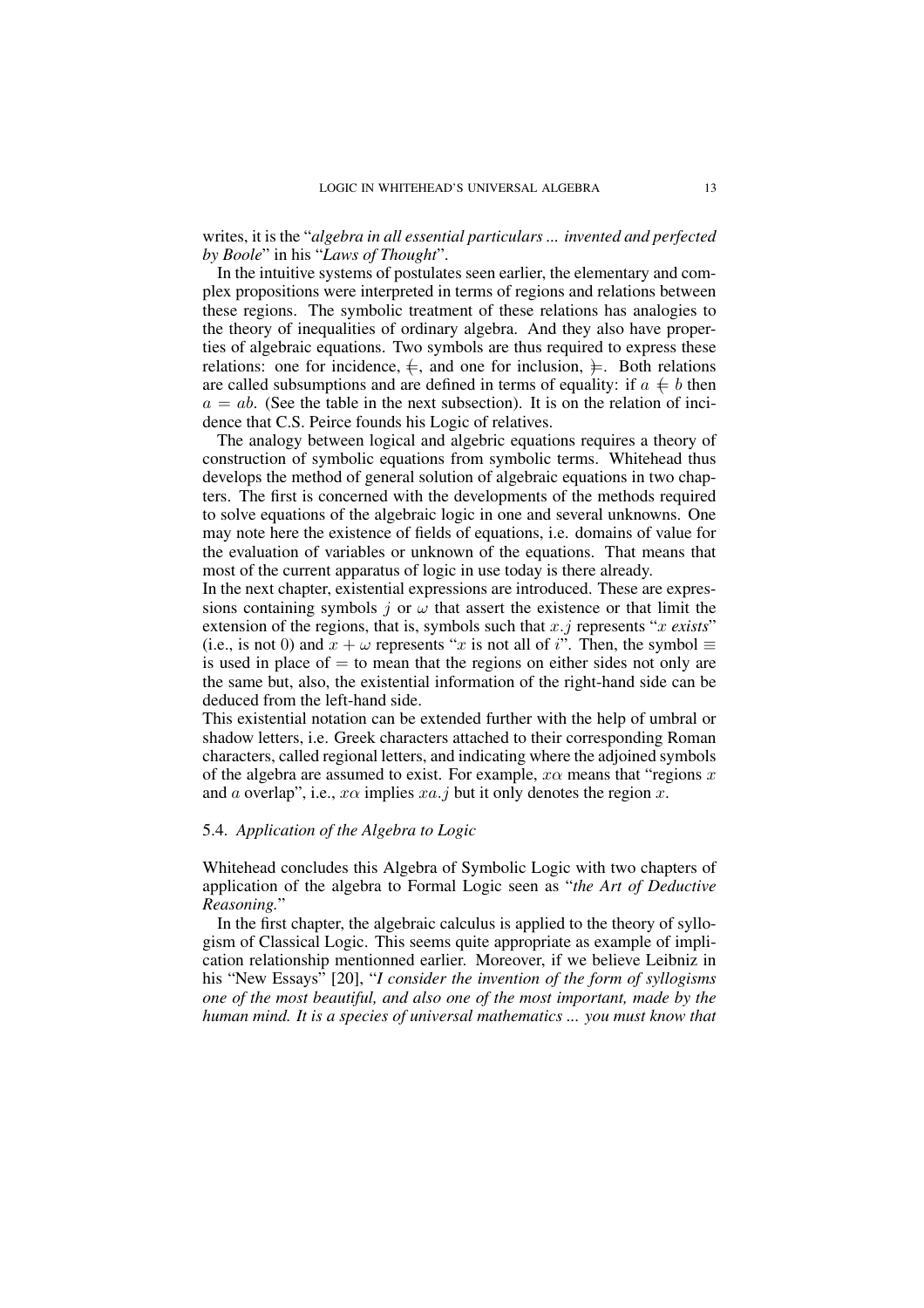*by arguments in form, I mean... all reasoning which concludes by the force of the form...* ". While providing some authoritative ancestry to his structural perspective, this statement, although not required nor necessary, would have comforted Whitehead in his formal convictions.

The Algebra of Logic applies easily to the syllogisms since a syllogism can be represented as  $xy \neq z$ , that is, from x and y, conclude y. Nevertheless, according to Whitehead, this doesn't represent the process of thought at work.

One may remember that the theory of syllogism is based on combinations of the various forms of propositions or judgements traditionally labelled A, E, I, O to abbreviate the four traditional forms: "all a is a b"; "no a is b"; "some a is a b" and "some a is not a b". Given what was said earlier about Boolean algebra and existential expressions, it is easy to see in the table below how these syllogistic forms translate into a (not necessarily unique) form of the Algebra of Symbolic Logic:

| $\equiv a \neq b$                                                |
|------------------------------------------------------------------|
| $\equiv$ $ab = 0$                                                |
| $\equiv$ ab.j                                                    |
| O Some a is <i>not</i> b regions a and b' overlap $\equiv ab'.j$ |
|                                                                  |

Whitehead investigates the nineteen combinations of forms considered as valid forms of reasoning, the traditional moods of syllogisms, whose conclusions can be reached from premises by purely algebraic methods. He retains fourteen of them, the five forms excluded having too strong premises.

Indeed, in propositions of type  $A$ , one may sometimes want to exclude nugatory forms, that is, cases where, in the form  $a \neq b$ ,  $a = 0$  or where  $b = i$ . This imposes to transform the propositional form into an existential one:  $aj \neq bj$  or  $aj \equiv bj$  in the first case, and into  $a + \omega \neq b + \omega$  or  $(a + \omega) \equiv (a + \omega)(b + \omega)$  in the second case.

An example of one mood in its simplest algebraic expression is the universal form A in the premises and in the conclusion. Represented as [AAA], it is expressed as  $b \neq c$ ,  $a \neq b$ , therefore  $a \neq c$ .

Since the treatment of syllogisms amounts to eliminate the middle term, this can thus be performed according to the method of solving equations that Whitehead exposed in the previous chapters.

Finally, since the symbolic methods of the algebra permit to reach all conclusions of syllogisms from the premises, the conclusion of any reasoning valid in virtue of logic could also be obtained by the same methods.

This allows Whitehead to make the suggestion that the processes at work in solving systems of equations of logical expressions are a generalization of the processes of syllogism and, hence, to generalize these processes to the whole of ordinary logic.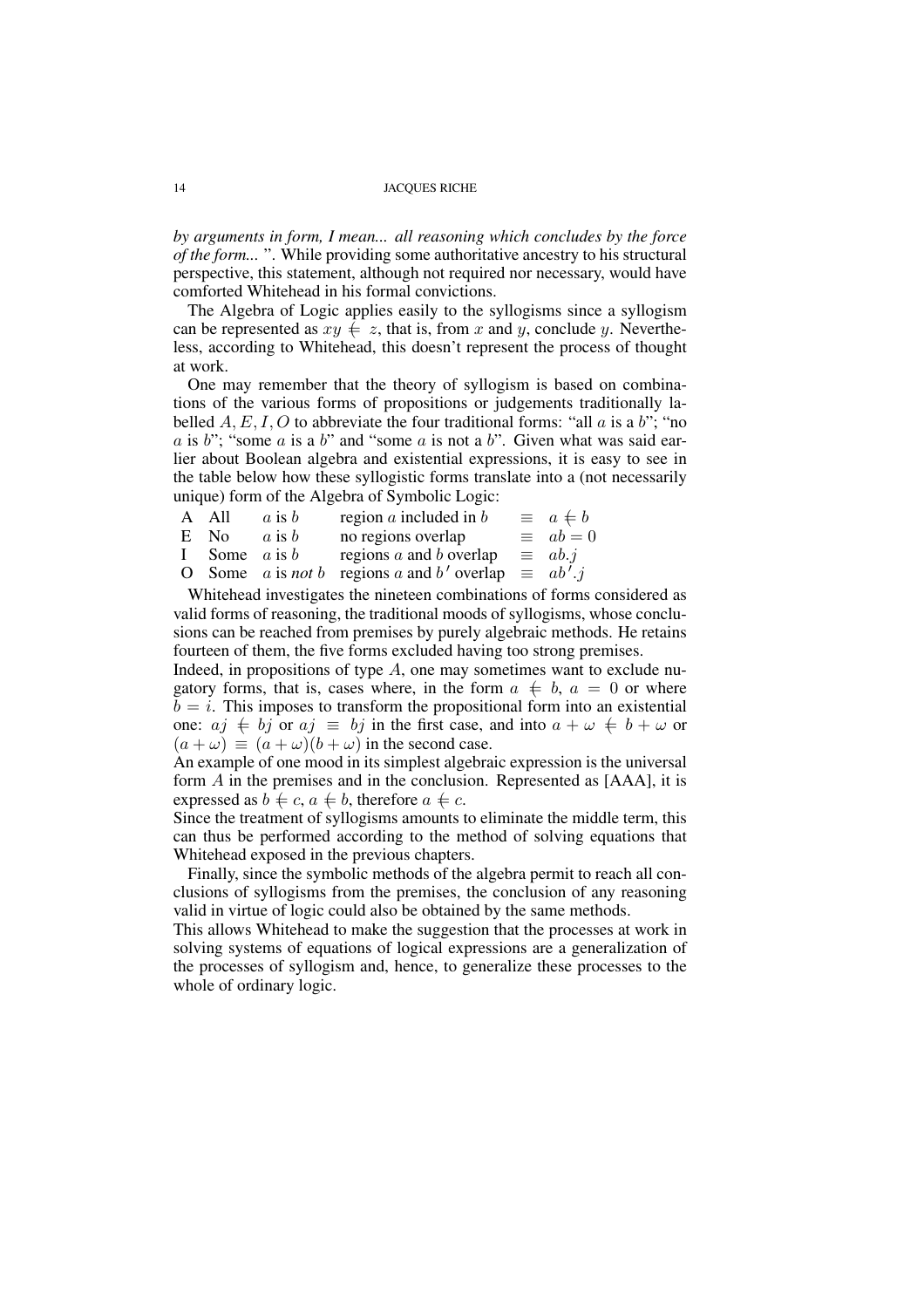In a last chapter, Whitehead applies the calculus to Classical Logic. This is another way of interpreting the Algebra of Symbolic Logic and another application of the calculus to Logic.

In the calculus, any symbol represents a categorical proposition or a complex proposition. A simple proposition is an assertion of a fact and two propositions  $x, y$  are equivalent if assenting to one entails assent to the other. A complex proposition tells that two or more simple propositions are conjunctively true or that at least one of the propositions of the complex is true. In the first case, it is a conjunctive complex represented as  $(abc \dots)$ ; in the second case, a disjunctive one,  $(a + b + c + ...)$ . This requires a proof that the operations of additions and multiplication of propositions can be identified with the operations of the Algebra of Symbolic Logic.

It is easily done by showing that the complexes follow the rules of the algebra. As expected, product is interpreted as conjunction and sum as disjunction of propositions. With respect to the elements  $0$  and  $i$ , the element  $0$  of the algebra corresponds to rejection of motives for assent to a proposition, hence to the rejection of the validity of the proposition:  $x = 0$  means that  $x$  does not enter the process of reasoning or the act of assertion. The class of elements equal to  $\overline{0}$  is the class of those elements inconsistent with the propositions equal to i. These last are the propositions that have absoluteness of assent, conventionally or naturally. These propositions can be the Laws of Thought of the Logic; they are self-evident propositions. Therefore, the elements of the class equal to 0 are the self-contradictory or, as Whitehead calls them, the self-condemned propositions.

Then, obviously, for any proposition x and its negation,  $x'$ ,  $x + i = i$  and  $xi = x$  as well as  $xx' = 0$  and  $x + x' = i$ .

The first interpretation of the Algebra of Logic was restricted to classes of propositions in relation of inclusion and exclusion. This second interpretation of Logic assumes the existence of some domain of knowledge from which all consequences of some categoric proposition or set of such propositions in either conjunctive, disjunctive or hypothetical relations to each other can be deduced. It is essentially a modification of the system of Boole and Whitehead claims that it can be taken as the appropriate system of Symbolic Logic.

Indeed, as Boole's system, it is built on the fundamental principles of identity and non-contradiction symbolised in  $x^2 = x$  and in  $xx' = 0$  (since  $x' = i - x$ ). Although this second interpretation cannot exhibit the process of thought at work in a syllogism, there is a way that requires some precise analysis of predication to remedy this. It consists in analysing propositions of any traditional form into a relation between other propositions. For example, "*All A is B*" is analysed as "*It is A*" is equivalent to the conjunctive complex "*It is A and It is B*".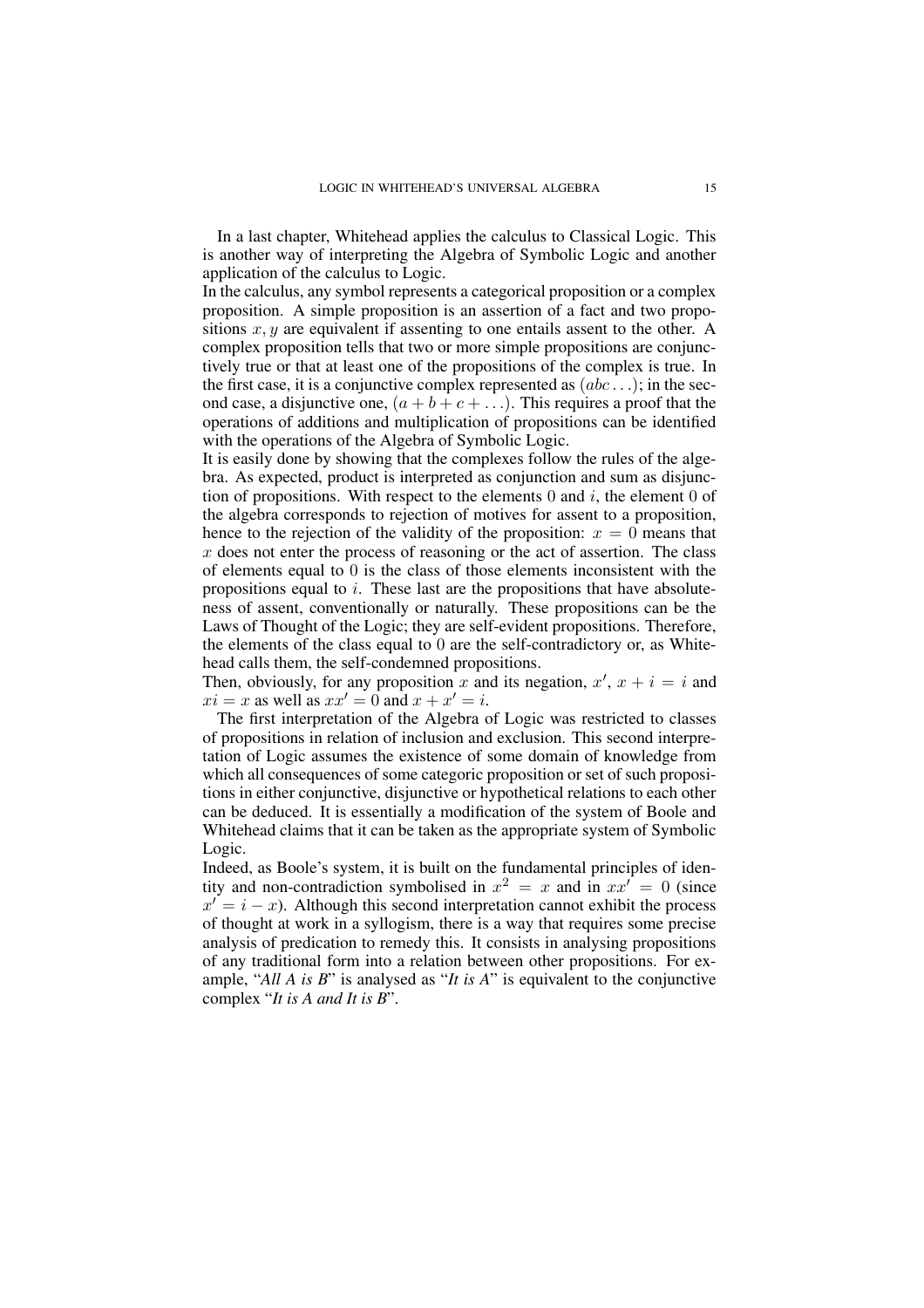# 5.5. *A Memoir on the Algebra of Symbolic logic*

In his *Memoir on the Algebra of Symbolic Logic* [35], Whitehead writes that "*the first object of mathematical study is the algebra of symbolic logic, the algebras of Boole, Peirce and Schröder.*"

This memoir was written in order to show that Boolean algebra had many interesting mathematical properties that had not been worked out because attention had been concentrated on its application to logical operations.

Whitehead thus continues his investigation of the theory of Boolean equations and of the translation of Boolean functions into polynomials. Among other topics, he investigates the conditions under which the transformations of a function constitute a group.

Earlier, in 1899, in a communication at the Royal Society only published as abstract [34], Whitehead compared the algebra of groups of finite order to the Boolean algebra of Symbolic Logic of his *Treatise*.

In a subsequent paper written in 1901, he generalized his theory of Boolean equations in terms of Peano notation and of Russell's theory of relations. In order to deal with infinitely many variables, he applied his theory of transfinite Cardinal Numbers. [36], [37] There, he gave Peano's formalism followed by Russell's logic of relations which he saw as "*indispensable for the development of the theory of Cardinal numbers...*[they] *form an epoch in mathematical reasoning.*"

Noteworthy in this paper is Whitehead's definition of a '*multiplicative class*'. Stated in a readable form in Russell [30], it reads as follows: "Let  $k$  be a class of classes, no two of which have any term in common. Form what is called the multiplicative class of  $k$ , i.e., the class each of whose terms is a class formed by choosing one and only one term from each of the classes belonging to k. Then the number of terms in the multiplicative class of  $k$  is the product of all the numbers of the various classes composing  $k$ ."

# 6. *Conclusions*

Some years before the publication of Whitehead's *Treatise*, Christine Ladd, a student of J.J. Sylvester and of C.S. Peirce, then at Johns Hopkins University could write "*There are in existence five algebras of logic, -those of Boole, Jevons, Schröder, McColl, and Peirce,- of which the later ones are all modifications, ..., of that of Boole*. [19]

Now, the name of Whitehead could be added to the list. And the list could even be shortened as Huntington did when writing about Boolean Algebra that "*originated by Boole, extended by Schröder, and perfected by Whitehead.*" [15]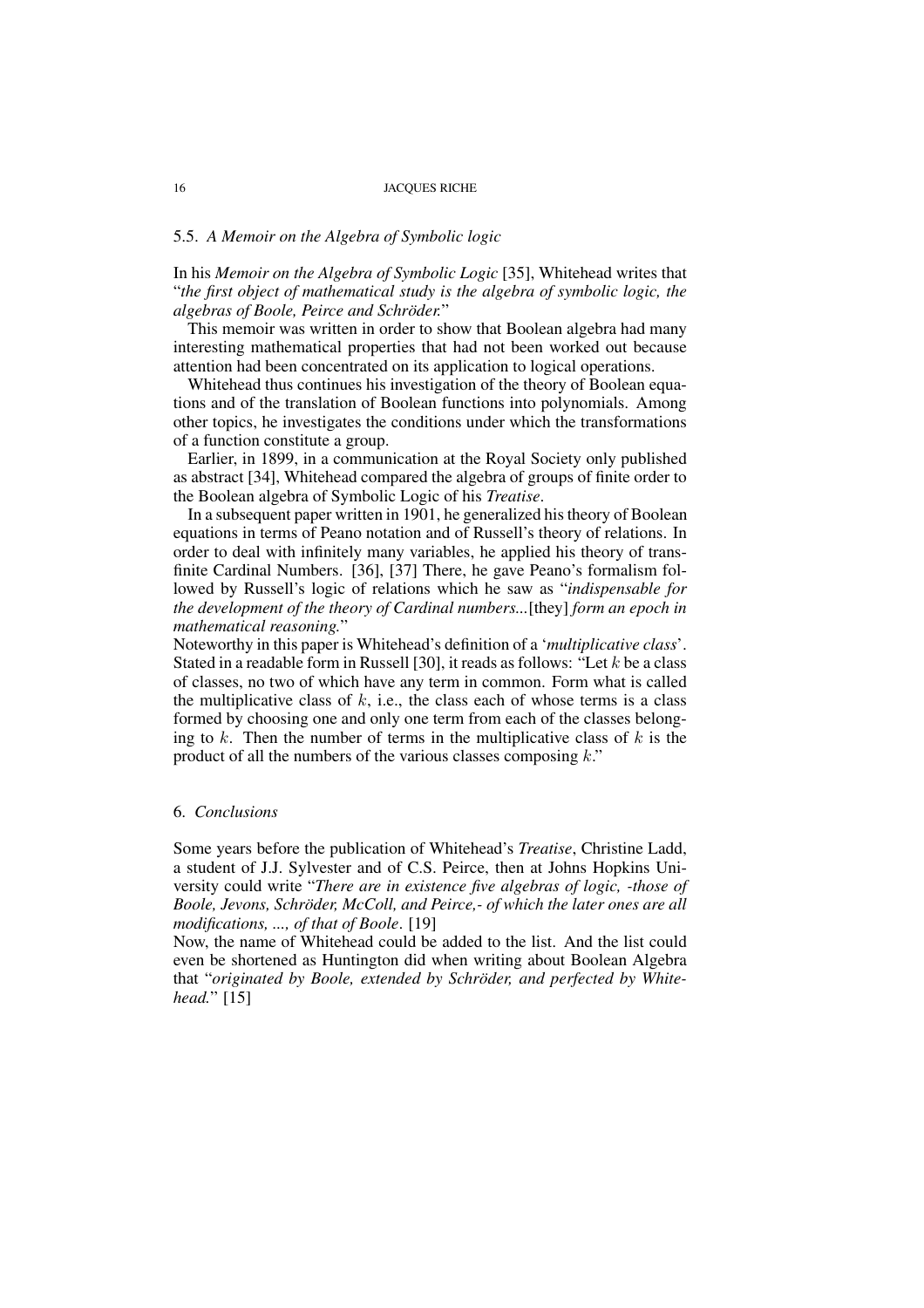J. Venn [32] considered that Boole had made the natural mistake of regarding Logic as a branch of Mathematics, simply applying mathematical rules to logical problems. He would probably not have addressed this reproach to Whitehead given his interpretations of the Algebra of Symbolic Logic. But, despite Whitehead's asserted formalist and structruralist positions, this is also at that point that mathematicians could start to wonder about his theory of propositional interpretations.

Nevertheless, as Lowe [21] notes, Quine considered the papers on Cardinals as the first considerable development of infinite arithmetic within mathematical logic and a reviewer of Whitehead's papers for the doctoral degree found that they gave "*new life to the study of symbolic logic*".

> Department of Computer Science, KULeuven, Ecole Polytechnique, UCLouvain E-mail: riche@cs.kuleuven.be

# REFERENCES

- [1] B.A. Bernstein, *Sets of postulates for the logic of propositions*, Trans. Am. Math. Soc., 28 (1926), 472–478.
- [2] Garrett Birkhoff, *On the structure of abstract algebra*, Proc. Camb. Phil. Soc., 31 (1935), 433–454. Reprinted in: *Selected Papers on Algebra and Topology by Garrett Birkhoff*, G.-C. Rota and J.S. Oliveira, (eds.), Basel, Birkhäuser, 1987.
- [3] Garrett Birkhoff, *Mathematics at Harvard, 1836–1944*, in *A Century of Mathematics in America, Part II*, P. Duren et al., (eds.), Providence, RI, AMS, 1989, 3–58.
- [4] G. Boole, *The Mathematical Analysis of Logic, being an Essay toward a Calculus of Deductive Reasoning*, London, G. Bell, 1847.
- [5] G. Boole, *The Calculus of Logic*, Cambridge and Dublin Math. J., Vol. III (1848), 183–198.
- [6] G. Boole, *An Investigation of the Laws of Thought on which are Founded the Mathematical Theories of Logic and Probabilities*, London, Walton and Maberly, 1854.
- [7] G. Boole, *A Treatise on Differential Equations*, Cambridge, Macmillan & Co., 1859.
- [8] A. Church, *A set of postulates for the foundation of logic*, Ann. of Math., 33 (1932), 346–366.
- [9] A. Church, *A set of postulates for the foundation of logic. (Second paper)*, Ann. of Math., 34 (1933), 839–864.
- [10] A. De Morgan, *On the foundations of algebra*, Trans. of the Cambridge Phil. Soc., 7 (1842), 173–187, 287–300; 8 (1849), 139–142, 241–254.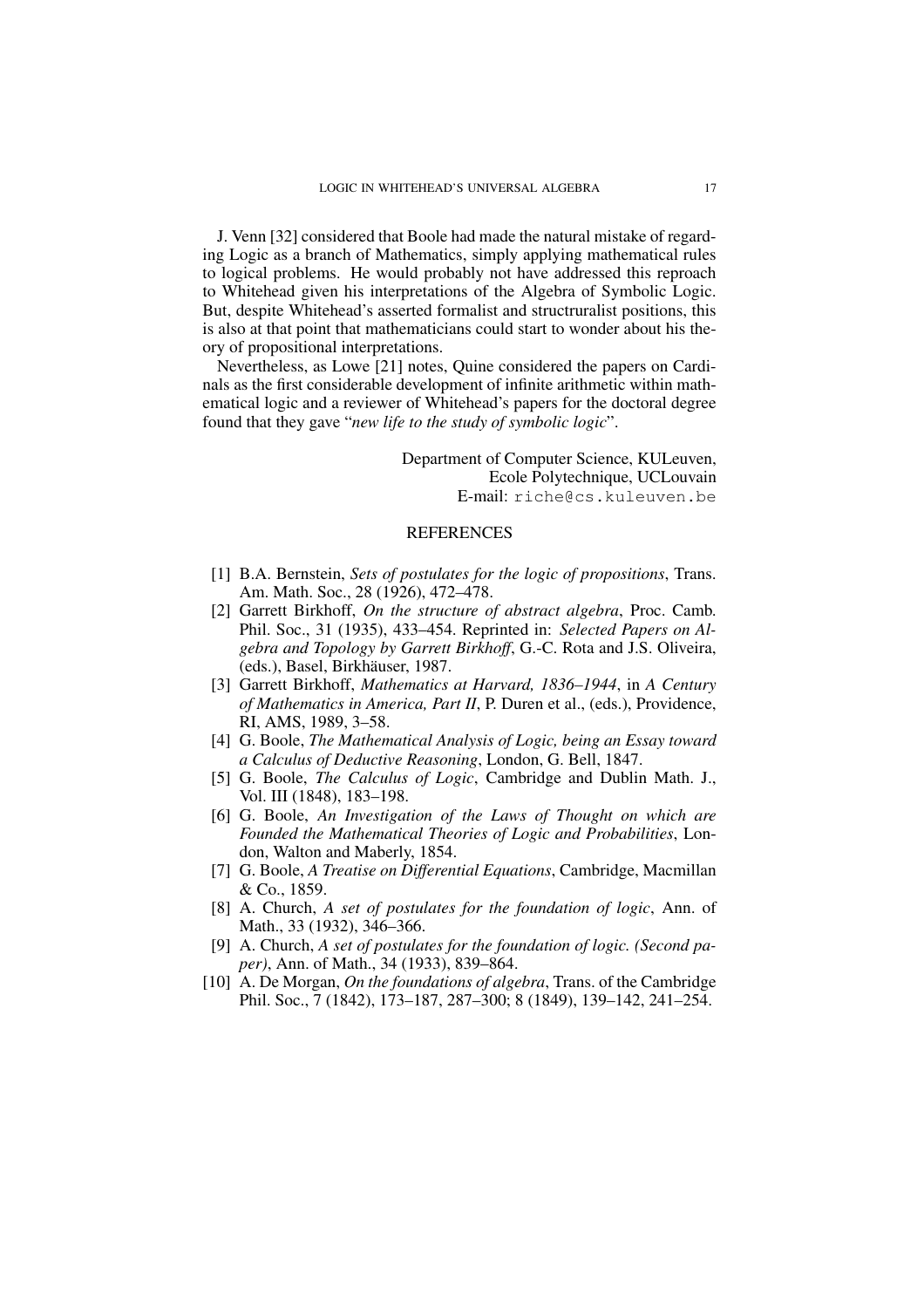- [11] A. De Morgan, *Formal Logic: or, The Calculus of Inference, Necessary and Probable*, London, Taylor and Walton, 1847.
- [12] A.H. Diamond, *The complete existential theory of the Whitehead– Huntington set of postulates for the algebra of logic*, Trans. of the Am. Math. Soc., 35 (1933), 940–948.
- [13] I. Grattan-Guinness, *The Search for Mathematical Roots, 1870–1940: Logics, Set Theories and the Foundations of Mathematics from Cantor through Russell through Gödel*, Princeton, Princeton U.P., 2000.
- [14] E.V. Huntington, *Sets of independent postulates for the algebra of logic*, Trans. of the Am. Math. Soc., 5 (1904), 288–309.
- [15] E.V. Huntington, *New sets of independent postulates for the algebra of logic, with special reference to Whitehead and Russell's Principia Mathematica*, Trans. of the Am. Math. Soc., 35 (1933), 274–304.
- [16] E.V. Huntington, *The postulational method in mathematics*, The Am. Math. Monthly, 41 (1934), 84–92.
- [17] E.V. Huntington, *The inter-deducibility of the new Hilbert-Bernays theory and Principia Mathematica*, Ann. of Math., 2nd Ser., 36 (1935), 313–324.
- [18] E.V. Huntington, *The method of postulates*, Phil. of Sc., 4 (1937), 482– 495.
- [19] C. Ladd, *On the algebra of logic*, in C.S. Peirce et al., Studies in Logic by Members of Johns Hopkins University, Boston, Little, Brown and Comp., 1883, pp. 17–71.
- [20] G.W. Leibniz, *New Essays Concerning Human Understanding*, transl. by A.G. Langley, New York, The Open Court Pub. Comp., 1916.
- [21] V. Lowe, *Alfred North Whitehead, the Man and his Work, Vol. I: 1861– 1910*, Baltimore, The Johns Hopkins Un., 1985.
- [22] E.H. Moore, *Introduction to a Form of General Analysis*, in: The New Haven Colloquium Lectures, E.H. Moore et al., eds., New Haven, Yale Un. Pr., 1910, 1–150.
- [23] G. Peano, *Arithmetices Principia, Nova Methodo Exposita*, Roma, Frat. Bocca, 1889.
- [24] C.S. Peirce, *On the algebra of logic*, Am. J. of Math., 3 (1880), 15–57.
- [25] C.S. Peirce, *On the logic of number*, Am. J. of Math., 4 (1881), 85–95.
- [26] C.S. Peirce, *On the algebra of logic: a contribution to the philosophy of notation*, Am. J. of Math., 7 (1885), 180–196.
- [27] C.S. Peirce, *On the algebra of logic [Continued]*, Am. J. of Math., 7 (1885), 197–202.
- [28] W.V.O. Quine, *A System of Logistic*, Cambridge, Harvard U.P., 1934.
- [29] J. Riche, *From Universal Algebra to Universal Logic*, in: J.-Y. Béziau, A. Costa-Leite (eds.), Perspectives on Universal Logic, Monza, Polimetrica, 2007, pp. 3–39.